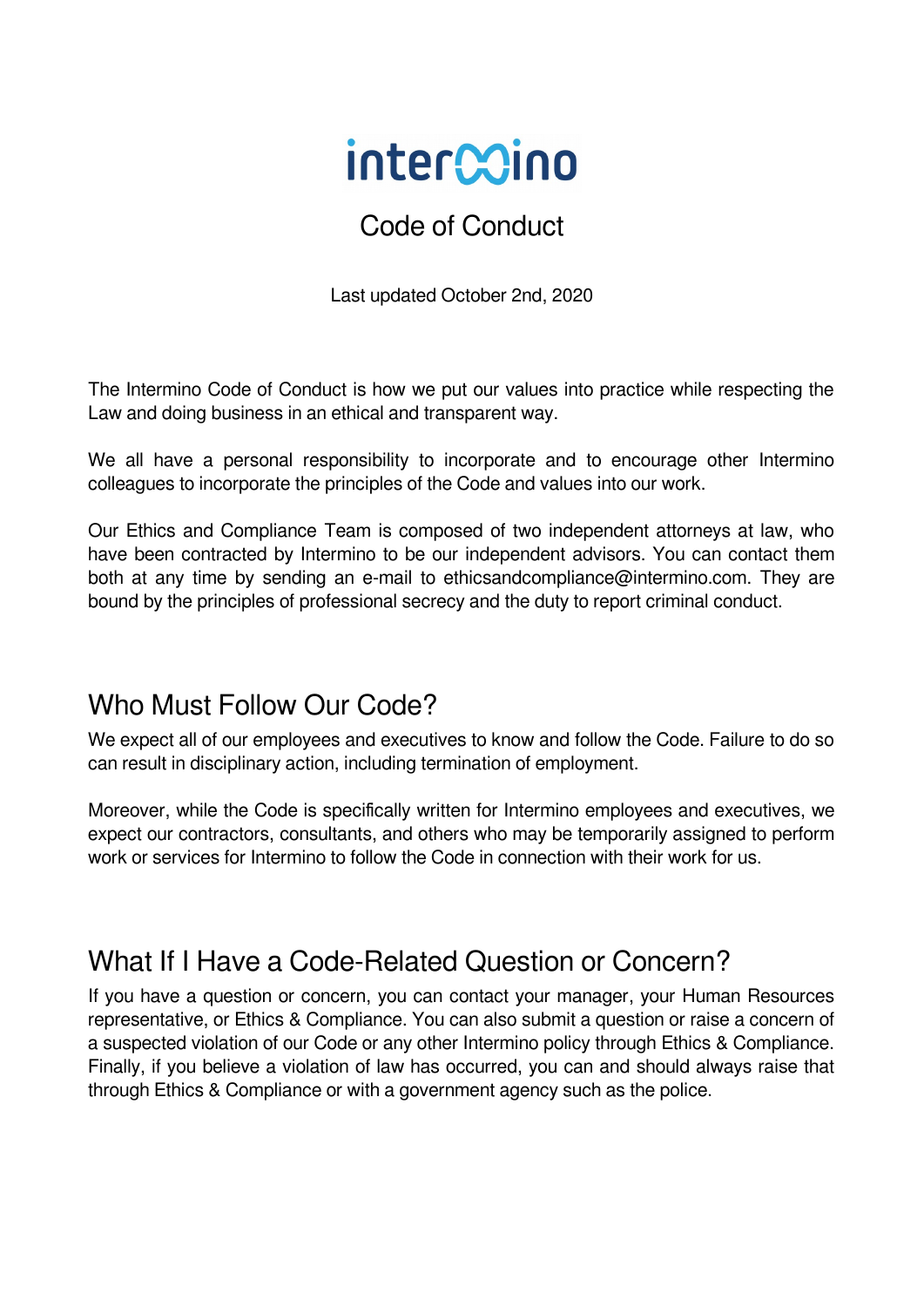# Am I Safe To Report Violations?

Intermino prohibits retaliation against any worker here at Intermino who reports or participates in an investigation of a possible violation of our Code, policies, or the law. If you believe you are being retaliated against, please contact Ethics & Compliance.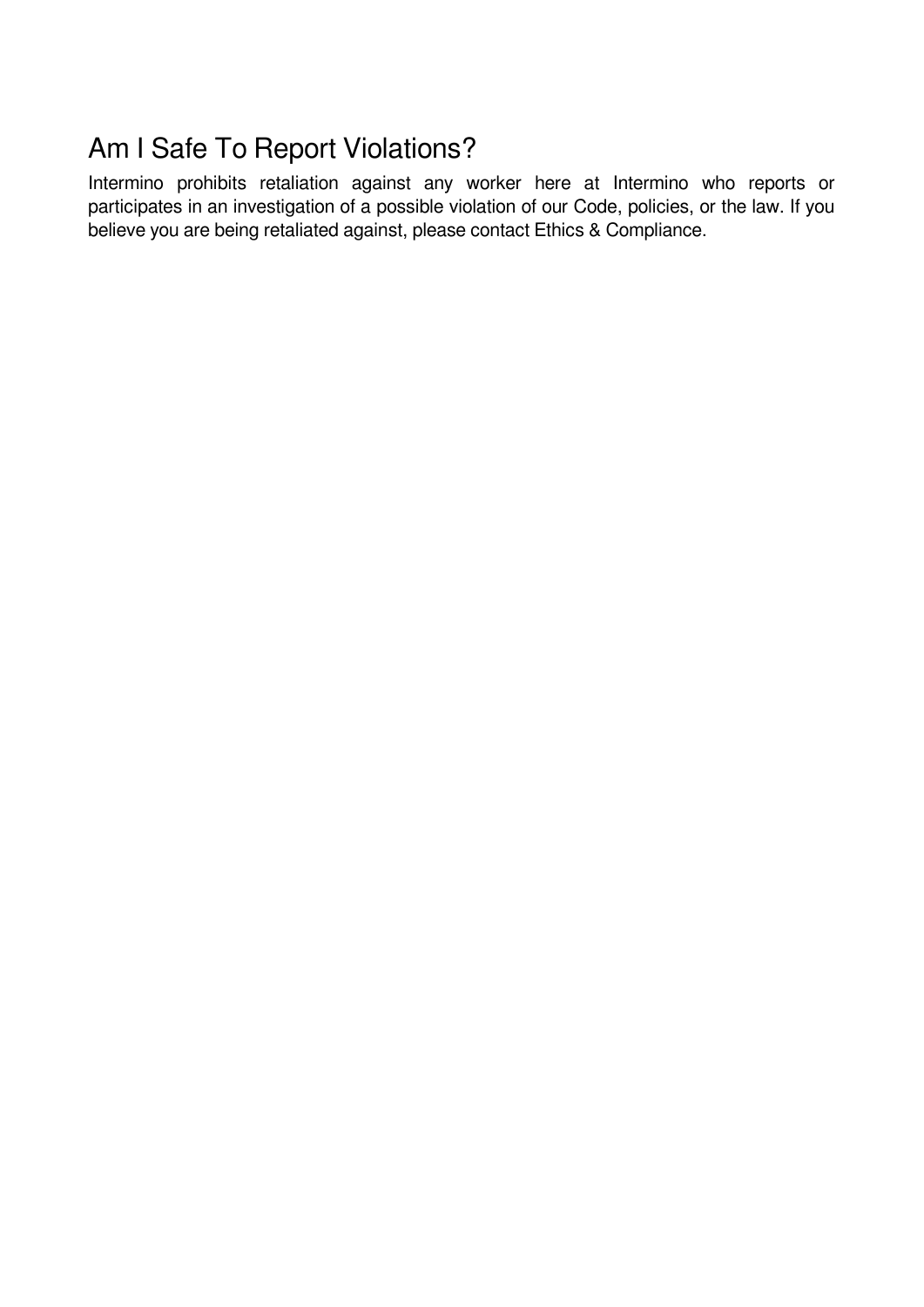# 1. Privacy, Security and Freedom of Expression

We are asking clients and partners to trust us with their personal information. Preserving that trust requires that each of us respect and protect the privacy and security of that information. Our security procedures strictly limit access to and use of users' personal information, and require that each of us take measures to protect user data from unauthorized access.

Contact Ethics & Compliance if you have questions on implementing these measures in connection with what you do at Intermino.

#### 2. Responsiveness

Part of being useful and honest is being responsive: We recognize relevant user feedback when we see it, and we do something about it. We take pride in responding to communications from our users, whether questions, problems, or compliments. If something is broken, fix it.

# 3. Taking Action

Any time you feel our clients or partners aren't being well-served let someone in the company know about it.

# 4. Equal Opportunity Employment

Employment here is based solely upon individual merit and qualifications directly related to professional competence. We strictly prohibit unlawful discrimination or harassment on the basis of race, color, religion, veteran status, national origin, ancestry, pregnancy status, sex, gender identity or expression, age, marital status, mental or physical disability, medical condition, sexual orientation, or any other characteristics protected by law. We also make all reasonable accommodations to meet our obligations under laws protecting the rights of the disabled.

# 5. Harassment, Discrimination and Bullying

Intermino prohibits discrimination, harassment and bullying in any form – verbal, physical, or visual. If you believe you've been bullied or harassed by anyone at Intermino, or by a Intermino partner or vendor, we strongly encourage you to immediately report the incident to your supervisor, Human Resources or both.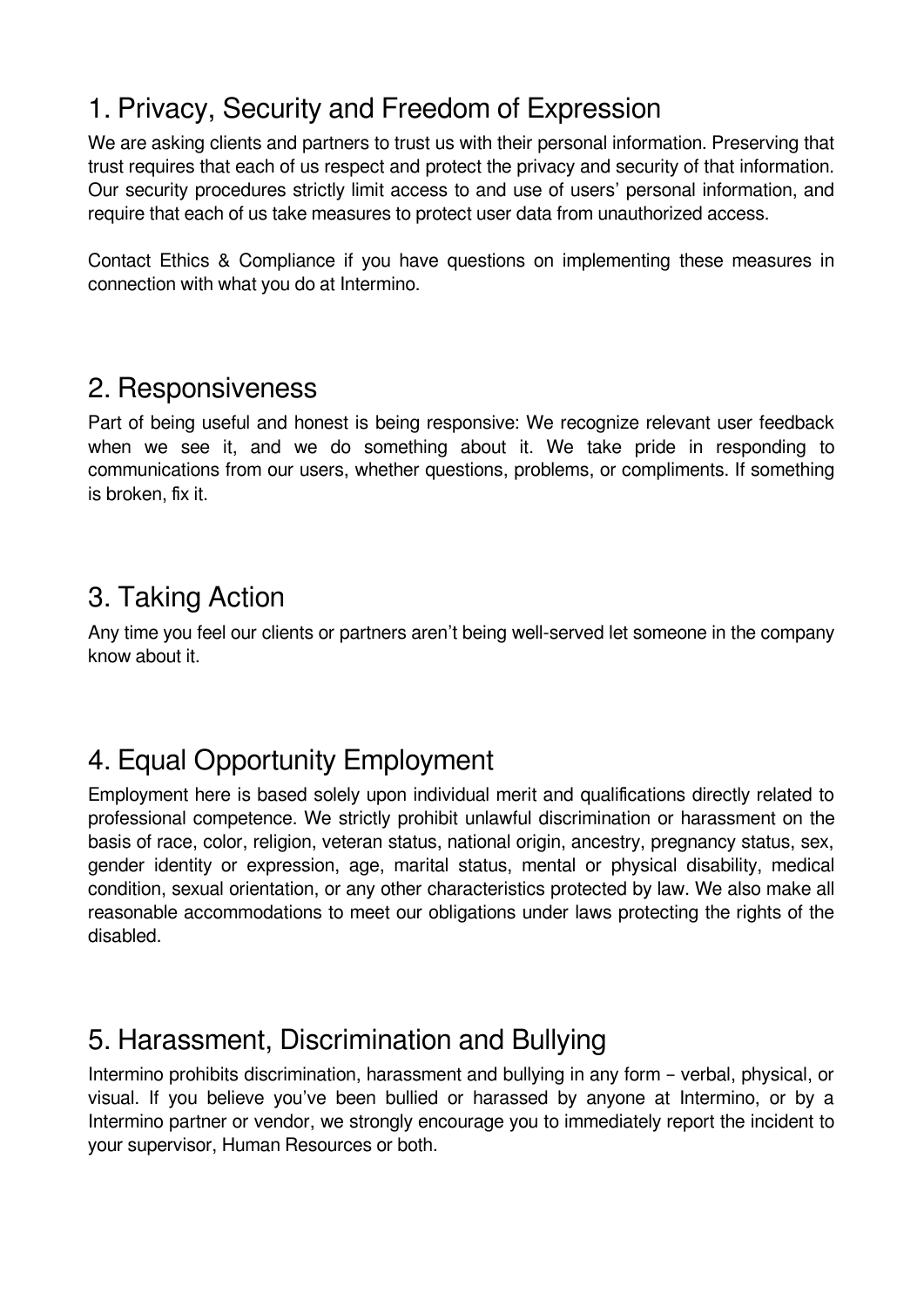Similarly, supervisors and managers who learn of any such incident should immediately report it to Human Resources. HR will promptly and thoroughly investigate any complaints and take appropriate action.

## 6. Drugs and Alcohol

Our position on substance abuse is simple: It is incompatible with the health and safety of our employees and we don't permit it. Consumption of alcohol is not banned at our offices, but use good judgment and never drink in a way that leads to impaired performance or inappropriate behavior, endangers the safety of others, or violates the law.

Illegal drugs in our offices or at sponsored events are strictly prohibited. If a manager has reasonable suspicion to believe that an employee's use of drugs and/or alcohol may adversely affect the employee's job performance or the safety of the employee or others in the workplace, the manager may request an alcohol and/or drug screening. A reasonable suspicion may be based on objective symptoms such as the employee's appearance, behavior, or speech.

## 7. Safe Workplace

We are committed to a violence-free work environment, and we will not tolerate any level of violence or the threat of violence in the workplace. Under no circumstances should anyone bring a weapon to work. If you become aware of a violation of this policy, you should report it to Human Resources immediately. In case of potential immediate violence, contact the police immediately.

#### 8. Avoiding Conflicts of Interest

When you are in a situation in which competing loyalties could cause you to pursue a personal benefit for you, your friends, or your family at the expense of Intermino or our users, you may be faced with a conflict of interest.

All of us should avoid conflicts of interest and circumstances that reasonably present the appearance of a conflict. When considering a course of action, ask yourself whether the action you're considering could create an incentive for you, or appear to others to create an incentive for you, to benefit yourself, your friends or family, or an associated business at the expense of Intermino. If the answer is "yes," the action you're considering is likely to create a conflict of interest situation, and you should avoid it.

All Intermino collaborators have to follow the mandatory training on Ethics and Integrity for Salesforce Partners, available on Salesforce Trailhead as part of their HR onboarding.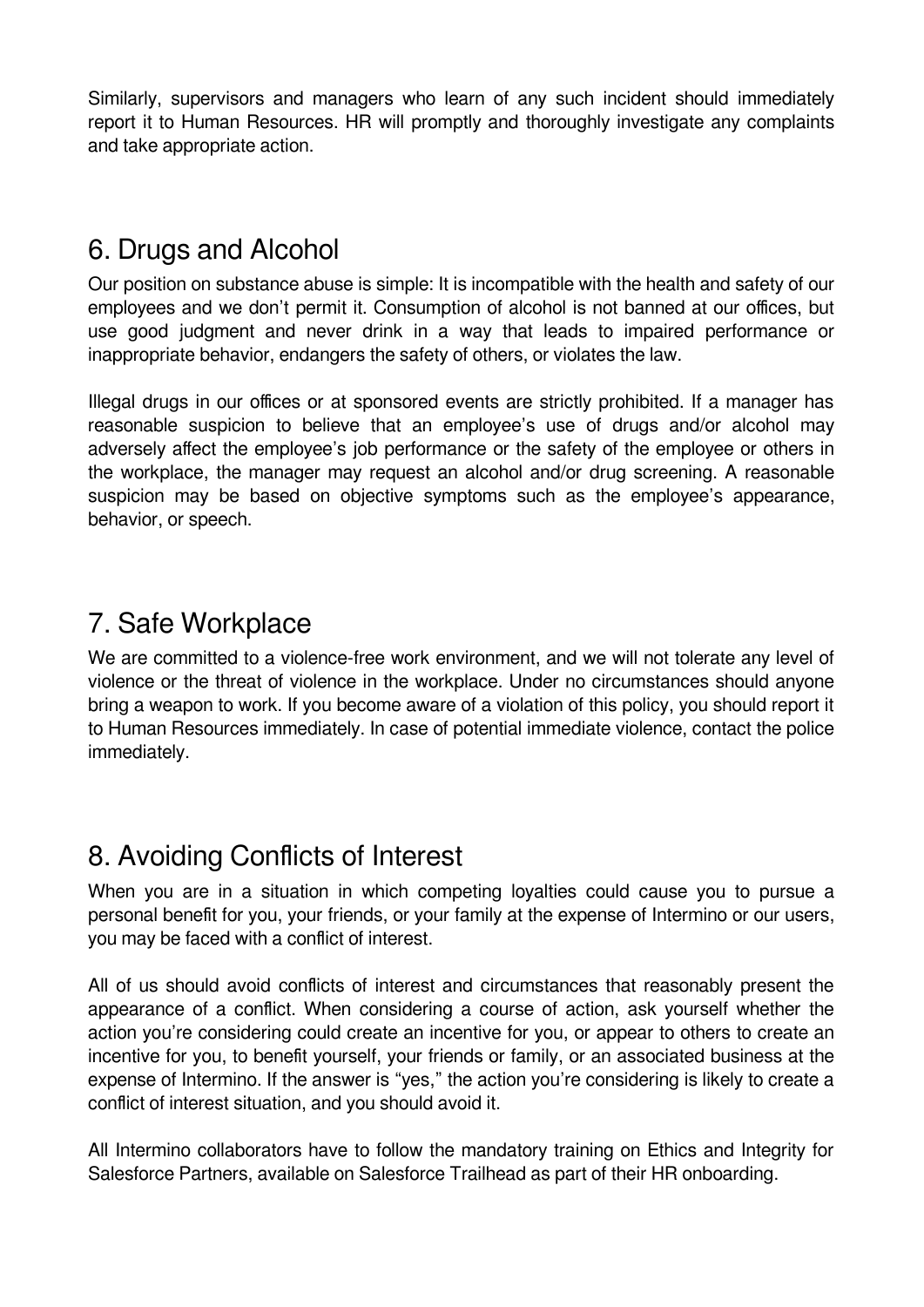# 9. Personal Investments

Avoid making personal investments in companies that are Intermino competitors or business partners when the investment might cause, or appear to cause, you to act in a way that could harm Intermino.

When determining whether a personal investment creates a conflict of interest, consider the relationship between the business of the outside company, Intermino's business, and what you do at Intermino, including whether the company has a business relationship with Intermino that you can influence, and the extent to which the company competes with Intermino.

Investments in venture capital or other similar funds that invest in a broad cross-section of companies that may include Intermino competitors or business partners generally do not create conflicts of interest. However, a conflict of interest may exist if you control the fund's investment activity.

#### 10. Outside Employment, Advisory Roles, Board Seats, and Starting Your Own Business

Avoid accepting employment, advisory positions, or board seats with Intermino competitors or business partners when your judgment could be, or could appear to be, influenced in a way that could harm Intermino. Additionally, because board seats come with fiduciary obligations that can make them particularly tricky from a conflict of interest perspective, you should notify your manager before accepting a board seat with any outside company. Finally, do not start your own business if it will compete with Intermino.

## 11. Business Opportunities Found Through Work

Business opportunities discovered through your work here belong first to Intermino, except as otherwise agreed to by Intermino.

#### 12. Accepting Gifts, Entertainment, and Other Courtesies

Accepting gifts, entertainment, and other business courtesies from a Intermino competitor or business partner can easily create the appearance of a conflict of interest, especially if the value of the item is significant.

Generally, acceptance of inexpensive "token" non-cash gifts is permissible. In addition, infrequent and moderate business meals and entertainment with clients and infrequent invitations to attend local sporting events and celebratory meals with clients can be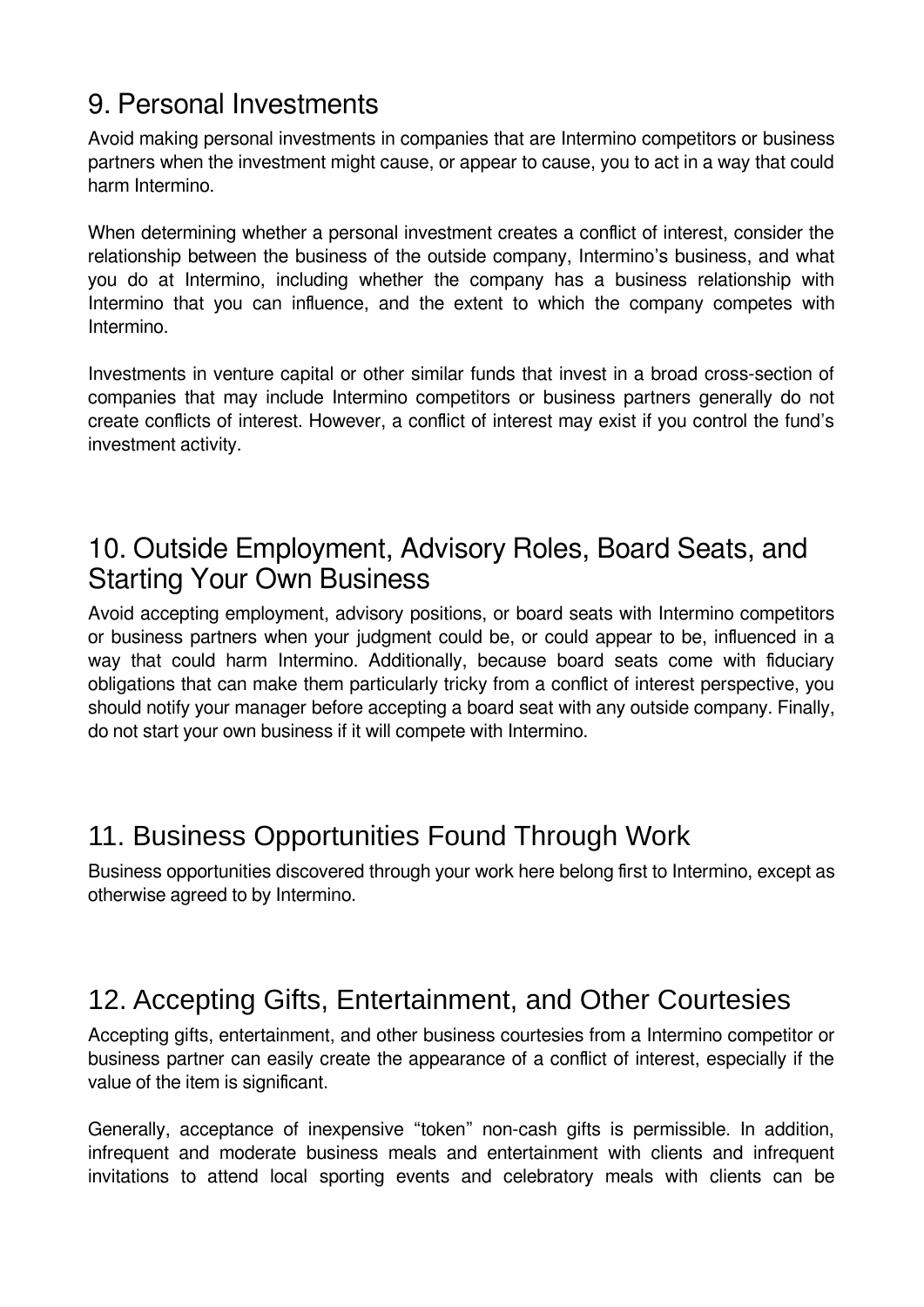appropriate aspects of many Intermino business relationships, provided that they aren't excessive and don't create the appearance of impropriety.

## 13. Use of Intermino Products and Services

Avoiding potential conflicts of interest also means that you should not use Intermino products, services, internal tools, or information in a way that improperly benefits you or someone you know or creates the appearance that you have an unfair advantage over users outside of Intermino.

If you find yourself subject to a conflict of interest regarding the use of Intermino's products, services, tools, or information, discuss the situation with your manager, Legal, or Ethics & Compliance.

#### 14. Confidential Information

Make sure that information that is classified as "Need to Know" or "Confidential" is handled in accordance with those Guidelines. At times, a particular project or negotiation may require you to disclose Need to Know or Confidential information to an outside party: Disclosure of that information should be on an "only as needed" basis and only under a non-disclosure agreement. In addition, Intermino policy may require a prior security assessment of the outside party that is to receive the confidential information. Be sure to conduct the appropriate due diligence and have the appropriate agreement in place before you disclose the information.

Finally, some of us will find possibly ourselves having family or other personal relationships with people employed by our competitors or business partners. As in most cases, common sense applies. Don't tell your significant other or family members anything confidential, and don't solicit confidential information from them about their company.

#### 15. Intermino Partners

Just as you are careful not to disclose confidential Intermino information, it's equally important not to disclose any confidential information from our partners. Don't accept confidential information from other companies without first having all parties sign an appropriate Non-disclosure Agreement approved by Legal. Even after the agreement is signed, try only to accept as much information as you need to accomplish your business objectives.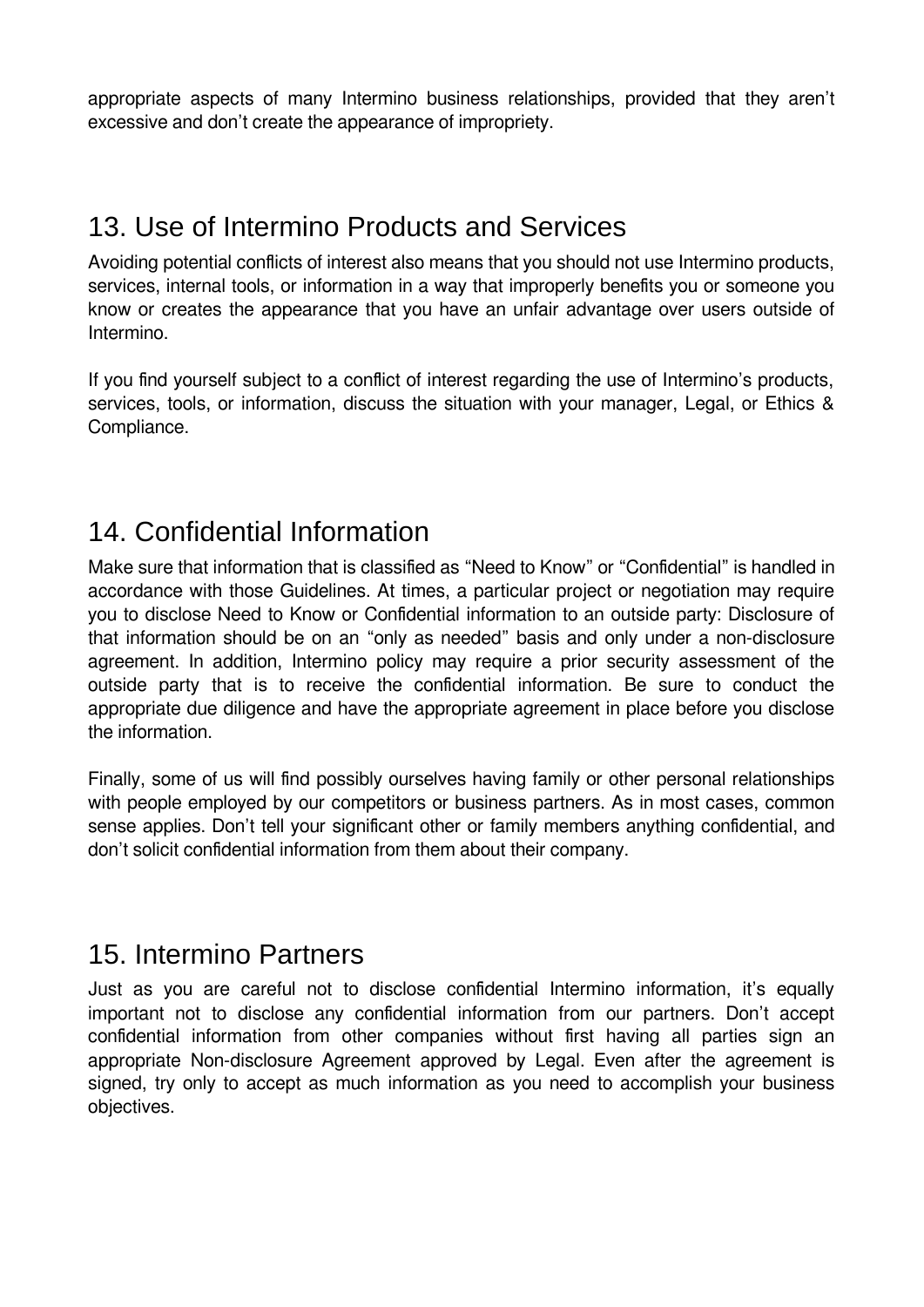## 16. Competitors/Former Employers

We respect our competitors and want to compete with them fairly. But we don't want their confidential information. The same goes for confidential information belonging to potential former employers. If an opportunity arises to take advantage of a competitor's or former employer's confidential information, don't do it. Should you happen to come into possession of a competitor's confidential information, contact Legal immediately.

## 17. Intermino's Intellectual Property

Intermino's intellectual property rights (our trademarks, logos, copyrights, trade secrets, "know-how", and contracts) are among our most valuable assets. Unauthorized use can lead to their loss or serious loss of value. You must respect all copyright and other intellectual property laws, including laws governing the fair use of copyrights, trademarks, and brands. You must never use Intermino's (or its affiliated entities') logos, marks, or other protected information or property for any business or commercial venture without pre-clearance from your manager.

Likewise, respect the intellectual property rights of others. Inappropriate use of others' intellectual property may expose Intermino and you to criminal and civil fines and penalties.

#### 18. Company Equipment

Intermino gives us the tools and equipment we need to do our jobs effectively, but counts on us to be responsible and not wasteful with the Intermino stuff we are given. Company funds, equipment, and other physical assets are not to be requisitioned for purely personal use. Not sure if a certain use of company assets is okay? Please ask your manager or Human Resources.

#### 19. The Network

If you have any reason to believe that our network security has been violated – for example, you lose your laptop or smart phone or think that your network password may have been compromised – please promptly report the incident to your manager.

#### 20. Physical Security

Always secure your laptop, important equipment, and your personal belongings, even while on Intermino's premises. Don't tamper with or disable security and safety devices. Watch people who "tailgate" behind you through our doors.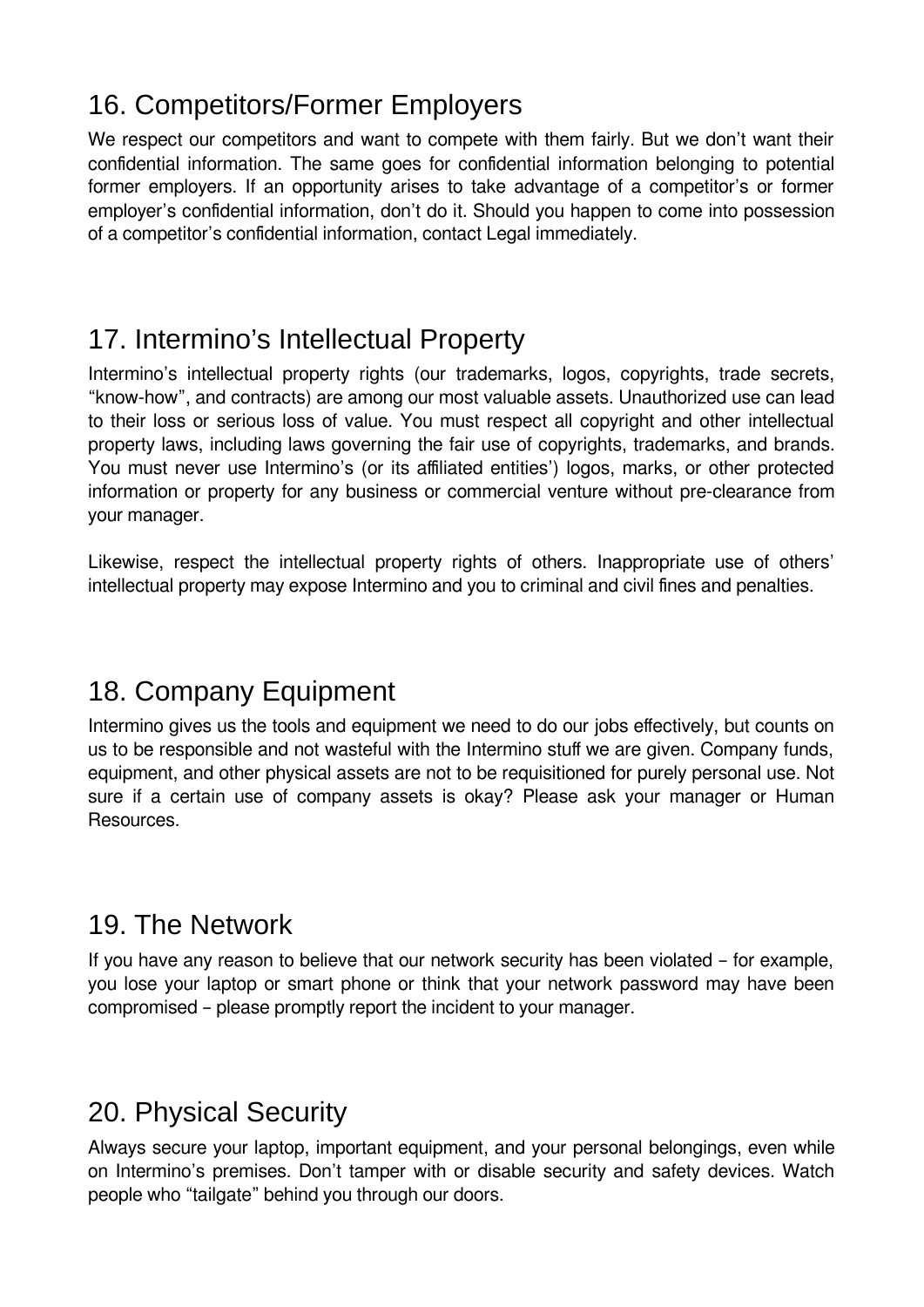# 21. Use of Intermino's Equipment and Facilities

Anything you do using Intermino's corporate electronic facilities (e.g., our computers, mobile devices, network, etc.) or store on our premises (e.g., letters, memos, and other documents) might be disclosed to people inside and outside the company. For example, Intermino may be required by law (e.g., in response to a subpoena or warrant) to monitor, access, and disclose the contents of corporate email, voicemail, computer files, and other materials on our electronic facilities or on our premises.

## 22. Employee Data

We collect and store personal information from employees. Access this data only in line with local law and Intermino internal policies, and be sure to handle employee data in a manner that is respectful of the Law. In case of questions, contact Ethics and Compliance.

# 23. Spending Intermino's Money

If you submit an expense for reimbursement or spend money on Intermino's behalf, make sure that the cost is reasonable, directly related to company business, and supported by appropriate documentation. Always record the business purpose (e.g., if you take someone out to dinner on Intermino, always record in our expense reimbursement tool the full names and titles of the people who attended as well as the reason for the dinner) and comply with other submission requirements. If you're uncertain about whether you should spend money or submit an expense for reimbursement, check with your manager. Managers are responsible for all money spent and expenses incurred by their direct reports, and should carefully review such spend and expenses before approving.

# 24. Signing a Contract

Each time you enter into a business transaction on Intermino's behalf, there should be documentation recording that agreement, approved by the Legal Department. Signing a contract on behalf of Intermino is a very big deal. Always check with your manager.

# 25. Recording Transactions

If your job involves the financial recording of our transactions, immediately report to Finance any transactions that you think are not being recorded correctly.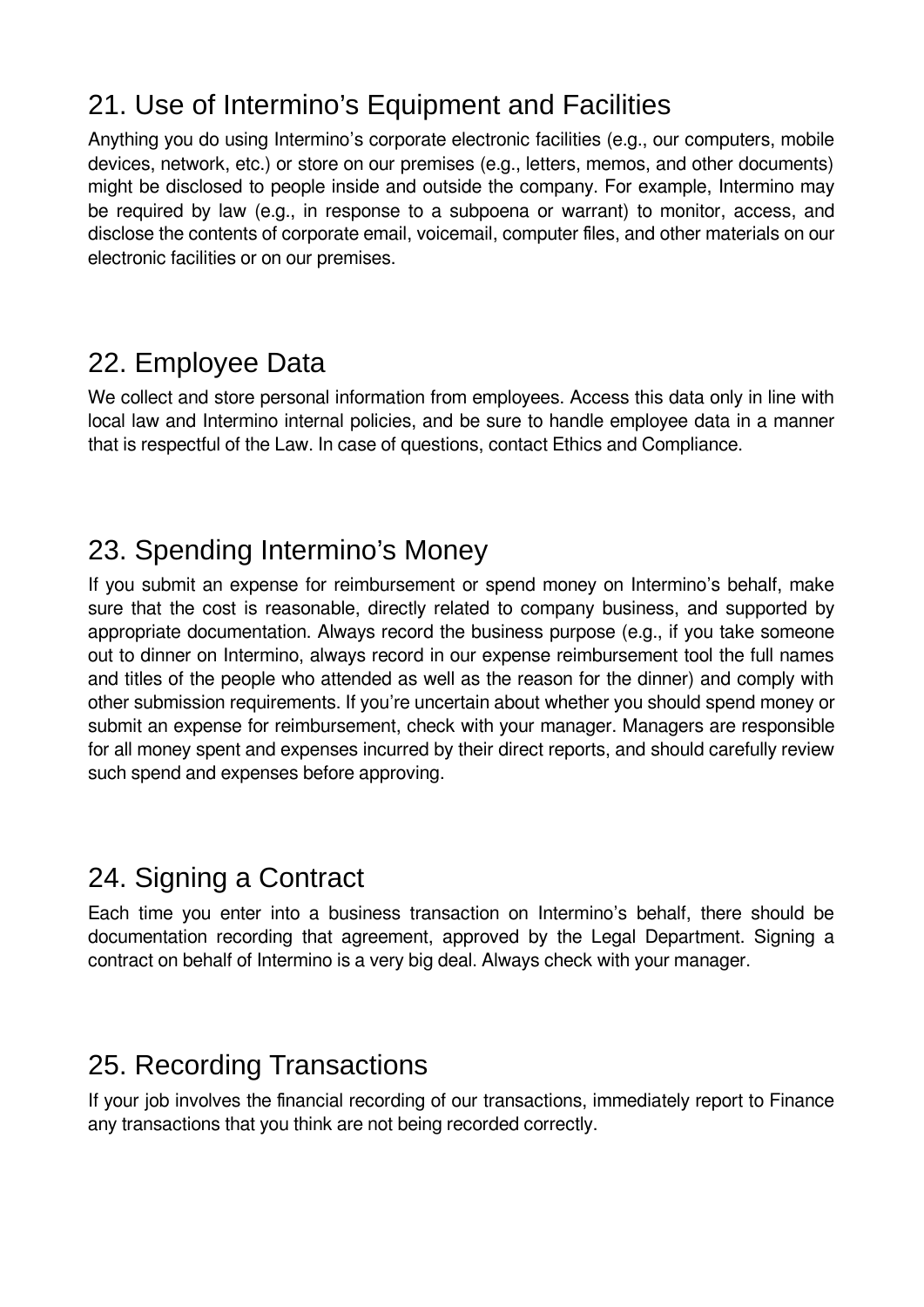## 26. Reporting Financial or Accounting Irregularities

You should never, ever interfere in any way with the auditing of Intermino's financial records. Similarly, you should never falsify any record or account, including time reports, expense accounts, and any other Intermino records.

If you suspect or observe any of the conduct mentioned above or, for that matter, any irregularities relating to financial integrity or fiscal responsibility, no matter how small, immediately report them to Ethics & Compliance.

## 27. Hiring Suppliers

As Intermino grows, we enter into more and more deals with suppliers of equipment and services. We should always strive for the best possible deal for Intermino. This almost always requires that you solicit competing bids to make sure that you're getting the best offer. While price is very important, it isn't the only factor worth considering. Quality, service, reliability, and the terms and conditions of the proposed deal may also affect the final decision.

## 28. Retaining Records

It's important that we keep records for an appropriate length of time. Our Retention Policy suggests minimum record retention periods for certain types of records, which is generally 5 years or more if required by Law.

In addition, if asked by Legal to retain records relevant to a litigation, audit, or investigation, do so until Legal tells you retention is no longer necessary. If you have any questions regarding the correct length of time to retain a record, contact your manager.

#### 29. Trade Controls

Although Intermino is based in Serbia where we respect local laws, our clients and partners are mainly based in the European Union and the United States of America.

US, EU and international trade laws control where Intermino can send or receive its products and/or services. These laws are complex, and apply to:

- imports and exports from or into the US and the EU
- imports and exports of products from or into other countries
- exports of services or providing services to non-US or EU persons
- exports of technical data, especially when the technical data is of US or EU origin

What constitutes an "import" or "export" under the law is pretty broad.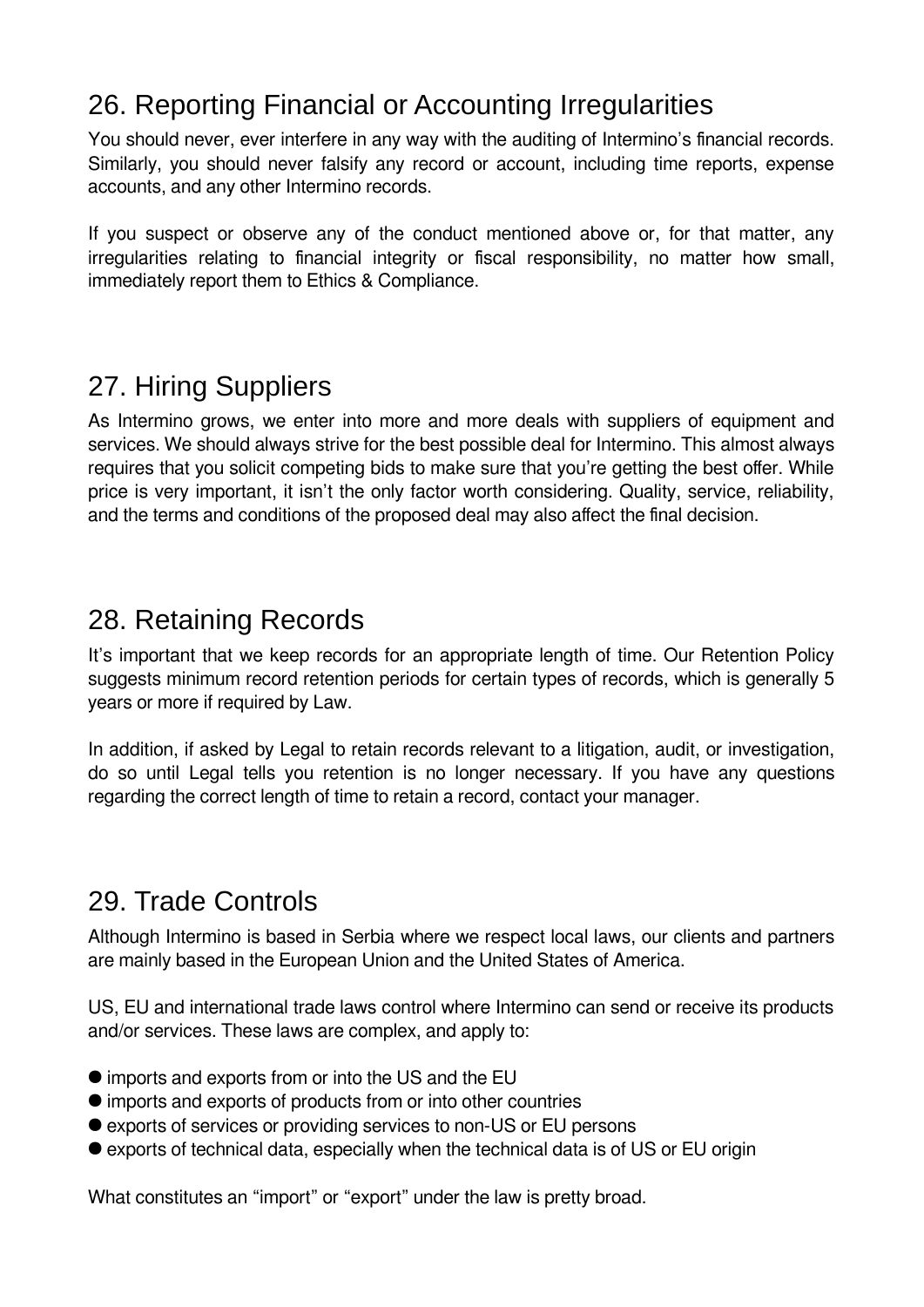The bottom line is: If you are in any way involved in sending or making available Intermino products, services, software, equipment, or any form of technical data from one country to another, work with your manager to be absolutely sure that the transaction stays well within the bounds of applicable laws. If you or your manager are not sure, please contact Ethics & Compliance.

#### 30. Competition Laws

Most countries have laws - known as "antitrust," "competition," or "unfair competition" laws designed to promote free and fair competition. Generally speaking, these laws prohibit :

- 1) arrangements with competitors that restrain trade in some way,
- 2) abuse of intellectual property rights, and
- 3) use of market power to unfairly disadvantage competitors.

Certain conduct is absolutely prohibited under these laws, and could result in your imprisonment, not to mention severe penalties for Intermino. Examples of prohibited conduct include:

- agreeing with competitors about prices
- agreeing with competitors to rig bids or to allocate customers or markets
- agreeing with competitors to boycott a supplier or customer

Other activities can also be illegal, unfair, or create the appearance of impropriety. Such activities include:

 sharing competitively sensitive information (e.g., prices, costs, market distribution, etc.) with competitors

**•** entering into a business arrangement or pursuing a strategy with the sole purpose of harming a competitor

using Intermino's size or strength to gain an unfair competitive advantage

Although the spirit of these laws is straightforward, their application to particular situations can be quite complex.

Intermino is committed to competing fair and square, so please contact Ethics & Compliance if you have any questions about the antitrust laws and how they apply to you. Any personnel found to have violated Intermino's Antitrust Policies will, subject to local laws, be disciplined, up to and including termination of employment. If you suspect that anyone at the company is violating the competition laws, notify Ethics & Compliance immediately.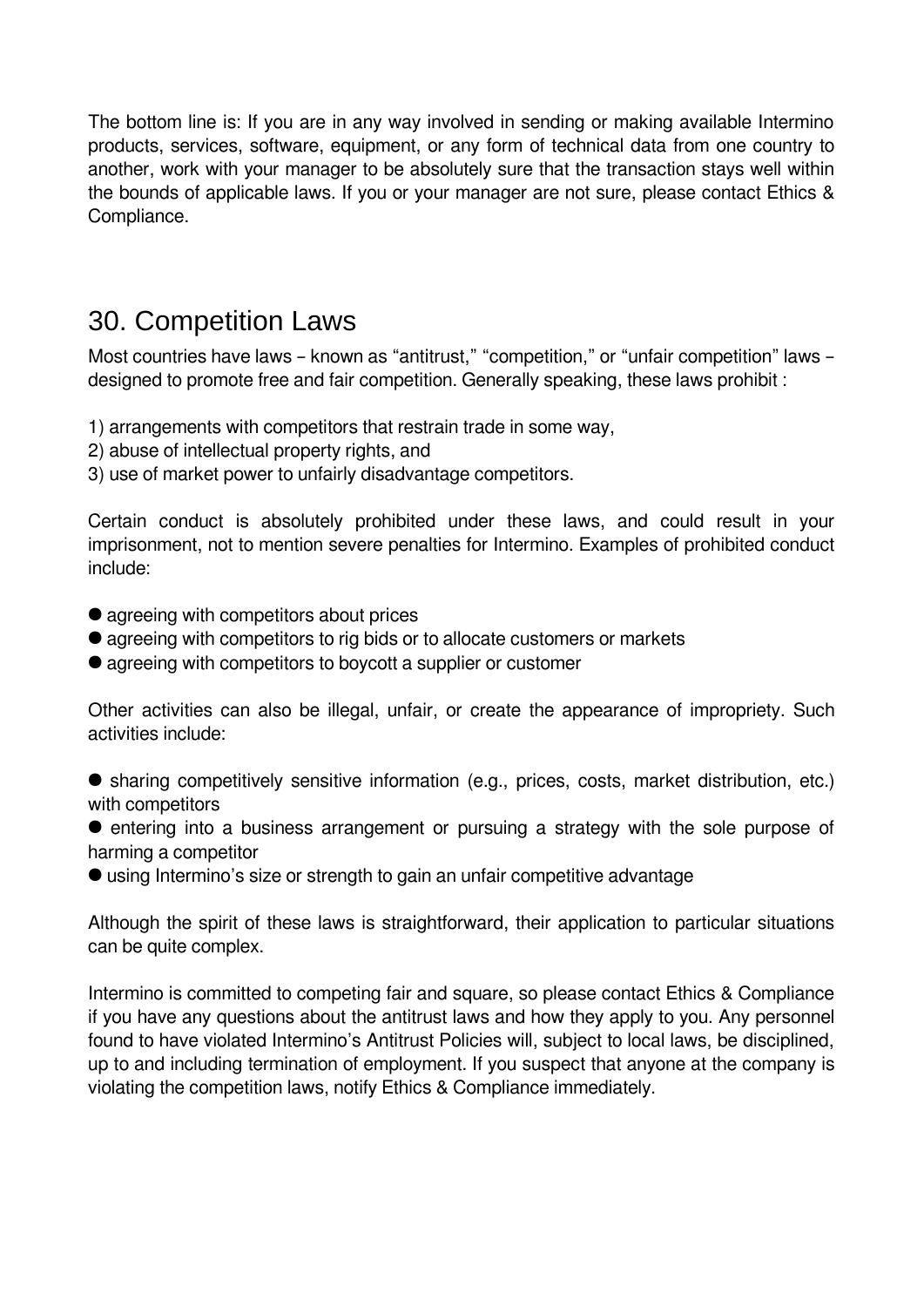#### 31. Insider Trading Laws

As we said earlier, internally we share information, including non-public information, about Intermino's business operations pretty freely. In addition, you may overhear a hallway conversation or come across a memo at a copy machine, either of which might involve confidential information. To use this non-public information to buy or sell stock, or to pass it along to others so that they may do so, could constitute insider trading. Insider trading not only violates this Code, it violates the law. Don't do it.

#### 32. Anti-bribery Laws

Like all businesses, Intermino is subject to lots of laws, in Serbia, EU, both US and non-US, that prohibit bribery in virtually every kind of commercial setting. The rule for us at Intermino is simple – don't bribe anybody, anytime, for any reason.

## 33. Non-government relationships

You should be careful when you give gifts and pay for meals, entertainment, or other business courtesies on behalf of Intermino. We want to avoid the possibility that the gift, entertainment, or other business courtesy could be perceived as a bribe, so it's always best to provide such business courtesies infrequently and, when we do, to keep their value moderate. Contact Ethics & Compliance if you have any questions.

## 34. Dealing with government officials

Offering gifts, entertainment, or other business courtesies that could be perceived as bribes becomes especially problematic if you're dealing with a government official. "Government officials" include any government employee; candidate for public office; or employee of government-owned or -controlled companies, public international organizations, or political parties.

Several laws around the world, including the US Foreign Corrupt Practices Act and the UK Bribery Act, specifically prohibit offering or giving anything of value to government officials to influence official action or to secure an improper advantage. This not only includes traditional gifts, but also things like meals, travel, political or charitable contributions, and job offers for government officials' relatives. Never give gifts to thank government officials for doing their jobs.